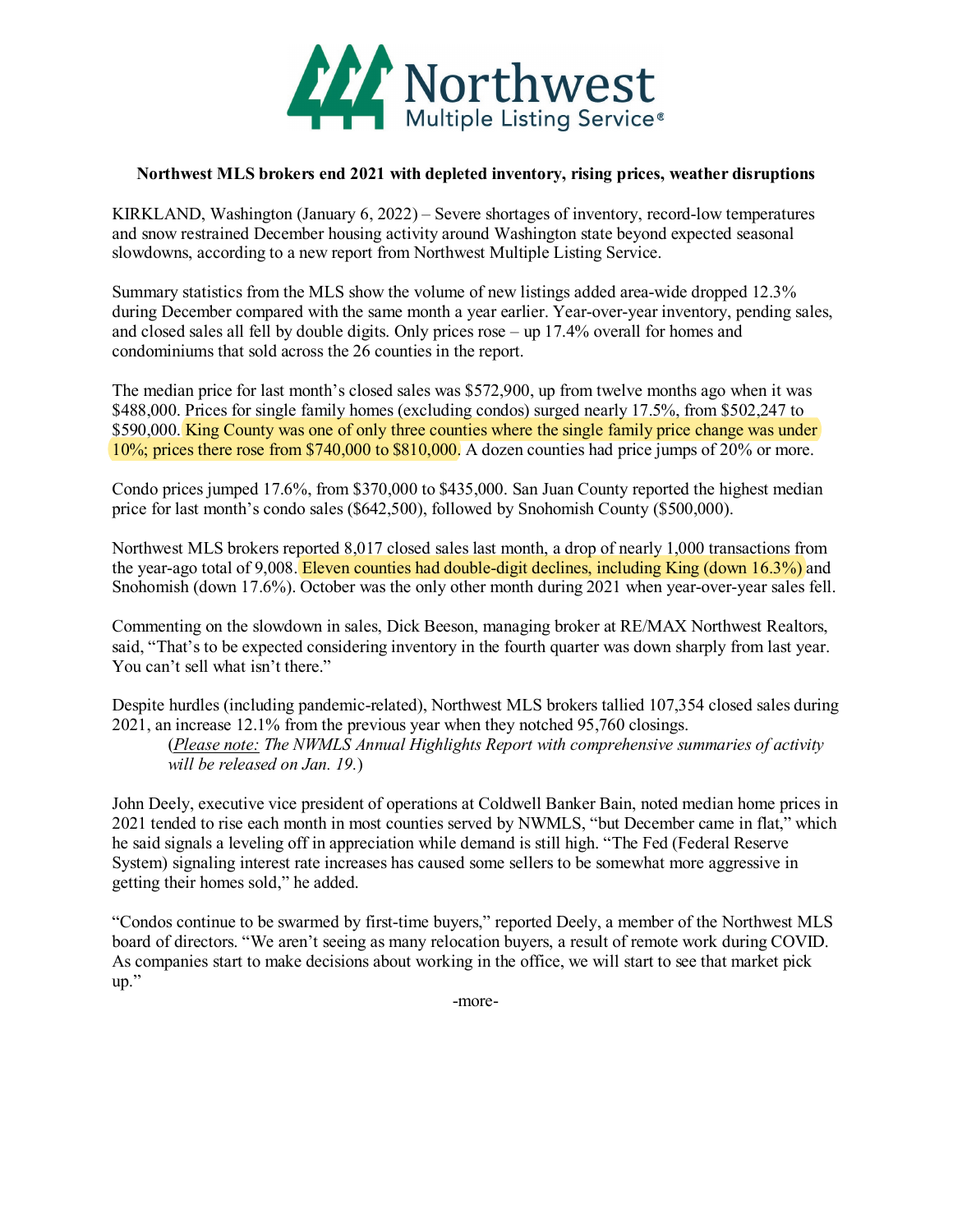Even though the number of pending sales, at 5,850 overall, declined more than 15% from a year ago, they far outstripped the number of new listings  $(4.617)$ , contributing to the meager month end inventory. In fact, a search of NWMLS records going back a decade indicates the 3,240 active listings of homes and condos area-wide is the first time the selection has dipped below 4,000 listings. A year ago, buyers could choose from 4,739 active listings while in November there were 4,621 properties in the MLS database.

Stated another way, there was less than two weeks of supply (0.40) at month end. Inventory was even more sparse in seven counties, with Snohomish having the most acute shortage at 0.20 months. Other counties that fell below 0.40 months were Clark  $(0.26)$ ,  $\overline{\text{King } (0.27)}$ , Island  $(0.29)$ , Pierce  $(0.32)$ , Thurston (0.31) and Kitsap (0.38).

"Smart buyers are making their best offers using pre-inspections, family support, bridge loans, leveraging 401(k) accounts, and other resources," according to Dean Rebhuhn at Village Homes and Properties. Mortgage interest rates are the wild card, he believes. "How much will they rise and what effect will they have on the market? With current rates in the low 3% range and a forecast of three rate hikes this year, probably not much," he suggested.

"Last year was quite a year for the housing market," stated Matthew Gardner, chief economist at Windermere Real Estate. "Even in the face of historically low inventory levels, home sales in the Central Puget Sound area still managed to rise to levels not seen since 2006 and, notably, Pierce and Kitsap counties had more sales than ever before.

"Historically low mortgage rates and the ongoing pandemic led to a flood of buyers in a market with relatively few homes for sale. This caused prices to rise by double digits throughout the Puget Sound area," Gardner remarked, adding he expects the pace of price growth to slow significantly in the coming year due to rising mortgage rates and affordability constraints.

More supply would be beneficial, suggested Gardner. "The Puget Sound region is in dire need of more housing units which would function to slow price growth of the area's existing housing. However, costs continue to limit building activity, and that is unlikely to change significantly this year."

Frank Leach, broker/owner at RE/MAX Platinum Services, said builders in Kitsap County are putting up new communities of single family homes and condominiums "as fast as they can. Buyers are looking for relief in 2022, hoping inventory will become available." For now, he described available inventory as "drastically low." Buyer pressure is bidding up values, and "there is an inordinate amount of institutional cash buyers in our market."

"Sellers are frustrated trying to find replacement properties. We are seeing more contingent offers being accepted, allowing sellers some breathing room to select their next home and sell their existing home." Leach said this trend, coupled with new lending strategies "allow sellers to address the market as though they are cash buyers with conventional 20% down programs."

"We continue to see an influx of buyers from markets east of Kitsap County looking to telecommute from or completely relocate to our county," Leach commented, adding "the overall outlook for Kitsap County is excellent with billions of new money coming from government and private sector projects."

J. Lennox Scott, chairman and CEO of John L. Scott, described the current market as "truly historical," noting 2021 was one of the best years on record for pending sales in the Puget Sound region. "The week of snow and ice that hit Puget Sound in late December delayed the big kickoff to the 2022 housing market by about a week. This held back buyers who have been waiting patiently for each new listing to hit the market."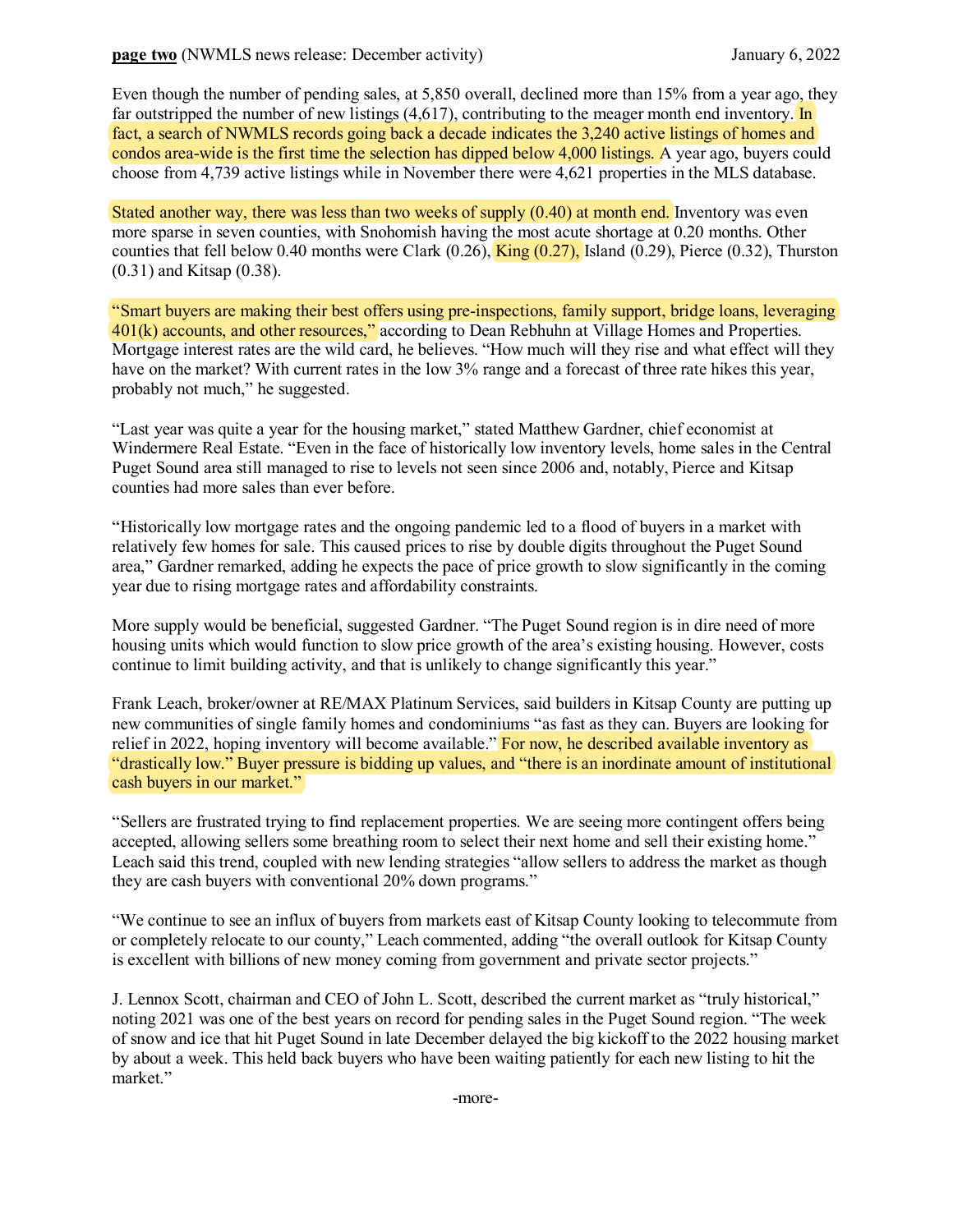The year-end storms did not dampen Scott's optimism for 2022. "Fresh on the heels of the holiday season and snowy weather, the local market will see continued strong buyer demand, multiple offers, and premium pricing. This year is poised to be another great year in residential real estate," he exclaimed.

Rebhuhn agreed. "We will experience strong demand and very active home sales in 2022," he predicts, but added "and maybe a slight dip in price increases."

Beeson expects 2022 will be similar to last year, with both opportunities and challenges. "The buying and selling process will not become any easier," he stated.

"Once again we start the real estate dance where buyers are chasing sellers. Sellers are chasing their replacement home, and brokers are chasing those elusive listings." Like many of his colleagues, Beeson expects interest rates to climb. "Prices will also rise, albeit not as quickly as during 2021."

Economist Gardner predicts single family home prices will rise by "high single digits" in King County, and by more than 10% in Snohomish and Pierce counties.

Northwest Multiple Listing Service is a not-for-profit, member-owned organization that facilitates cooperation among its member real estate firms. With more than 2,500 member firm offices and 32,000 brokers across Washington state, NWMLS [\(www.nwmls.com\)](http://www.nwmls.com/) is the largest full-service MLS in the Northwest. Based in Kirkland, Washington, its service area spans 26 counties, and it operates 21 local service centers.

**Next page**: statistical charts